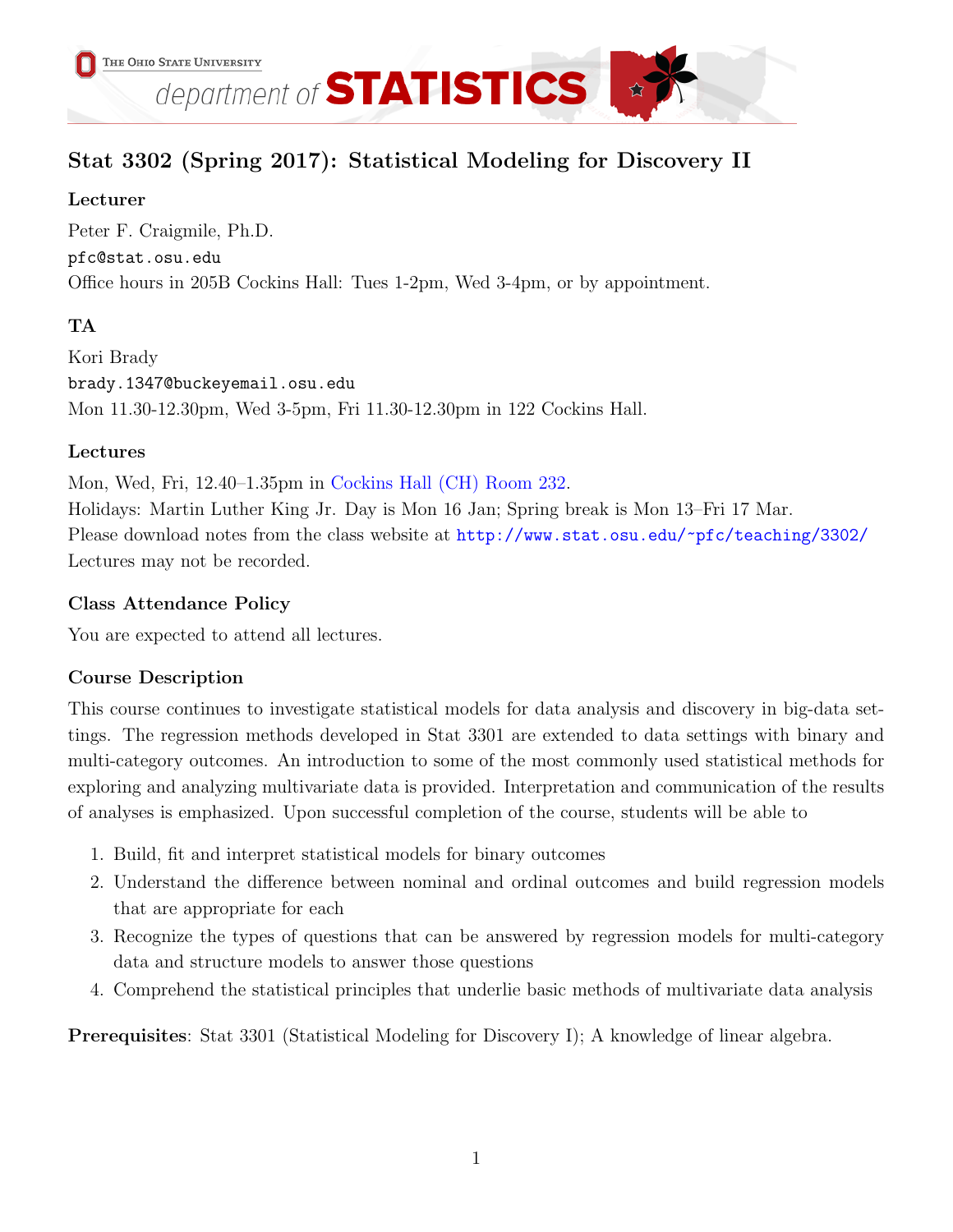#### Textbooks

A. J. Dobson and A. Barnett (2008), An Introduction to Generalized Linear Models, Third Edition, Chapman & Hall/CRC Texts in Statistical Science.

A. C. Rencher and W. F. Christensen (2012), Methods of Multivariate Analysis, Third Edition, Wiley. Available online at [http://onlinelibrary.wiley.com.proxy.lib.ohio-state.edu/book/](http://onlinelibrary.wiley.com.proxy.lib.ohio-state.edu/book/10.1002/9781118391686) [10.1002/9781118391686](http://onlinelibrary.wiley.com.proxy.lib.ohio-state.edu/book/10.1002/9781118391686).

I will highlight other useful references as the course progresses.

#### Computing

This class requires you to use the statistical software package called R. More details will be given in class and on the class web site.

### Evaluation

|        |        | Homework Midterm 1 Midterm 2 Project Final exam |               |        |
|--------|--------|-------------------------------------------------|---------------|--------|
| $15\%$ | $20\%$ |                                                 | $20\%$ $15\%$ | $30\%$ |

Grades will be recorded on [Carmen](https://carmen.osu.edu/)

Homework will be due at the beginning of class on the day it is due. No late homework will be accepted. You are encouraged to work together on the homework, but do not copy any part of a homework. Each student must produce his/her own homework to be handed in. Electronic submissions are not permitted. Feel free to ask me for help after you have made an attempt of the questions. The grader for the course does not have the time to provide detailed explanations on each question that is graded. To make up for this, I will endeavor to make homework solutions detailed enough to allow you to understand how the question could be approached.

Homework preparation rules: Put your name and the homework assignment number on the top right-hand corner of every page. All homework must be submitted on 8.5"x11" paper. Staple the pages together. We are not responsible for lost pages. Submit the problems in order, making sure that the computer output and discussion is placed together (do not put the computer output at the end of homework). Raw computer output is not acceptable. Make it clear what parts of the output are relevant and show how they answer the questions posed in the homework.

Exams: There will be two midterms and one final exam:

| Midterm 1 Fri 17 Feb |                      | in class                    |
|----------------------|----------------------|-----------------------------|
|                      | Midterm 2 Fri 24 Mar | in class                    |
| Final                |                      | Tue $2$ May $12.00-1.45$ pm |

All exams are closed book/closed notes. A basic calculator is allowed – tablets, laptops, and cellphones are not. Midterm 1 covers the material up to and including Wed 15 Feb. Midterm 2 covers the material up to and including Wed 22 Mar. The final will cover all the material for the course. There will be no make-up exams.